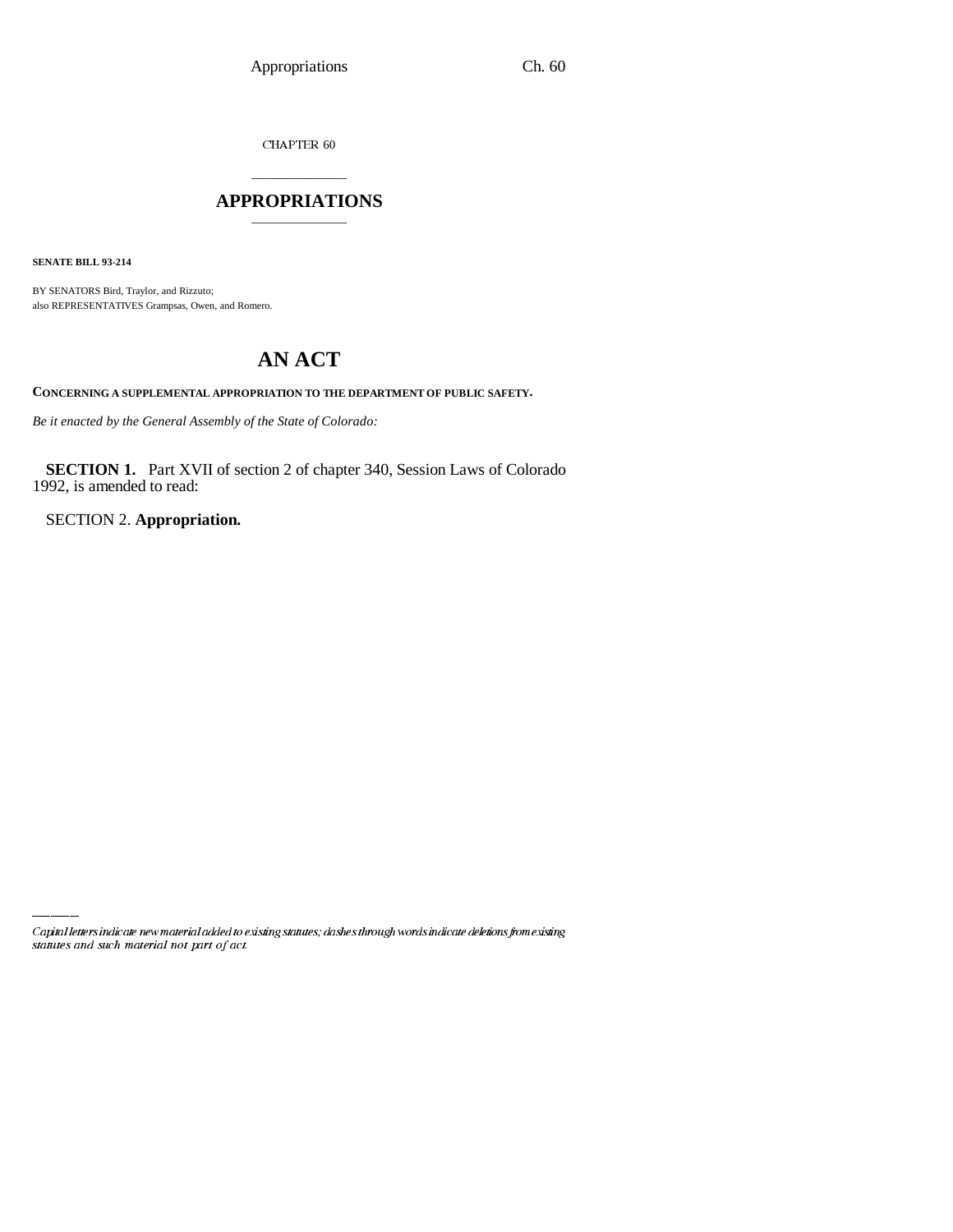|                   |   | <b>APPROPRIATION FROM</b> |              |               |  |
|-------------------|---|---------------------------|--------------|---------------|--|
| <b>ITEM &amp;</b> |   | <b>GENERA</b>             | <b>CASH</b>  | <b>FEDERA</b> |  |
| SUBTOT TOTAL      |   | L FUND                    | <b>FUNDS</b> | L FUNDS       |  |
| AL.               |   |                           |              |               |  |
|                   | S |                           |              |               |  |

#### **PART XVII DEPARTMENT OF PUBLIC SAFETY**

#### **(1) EXECUTIVE DIRECTOR**

| <b>Personal Services</b>     | 1,235,477            |                      |        | $1,235,477$ (T) <sup>a</sup>    |        |
|------------------------------|----------------------|----------------------|--------|---------------------------------|--------|
|                              |                      |                      |        | $(30.0$ FTE)                    |        |
| <b>Employment Security</b>   |                      |                      |        |                                 |        |
| Payments <sup>1</sup>        | 8,284                |                      |        | 8.058 <sup>b</sup>              | 226    |
| Group Health and Life        | 1,503,794            |                      |        | $1,462,740$ $\degree$           | 41,054 |
| Short-term Disability        | 72,908               |                      |        | $70,918$ <sup>d</sup>           | 1,990  |
| Salary Survey and Shift      |                      |                      |        |                                 |        |
| Differential                 | 1,633,226            |                      |        | $1,608,530$ e                   | 24,696 |
| Workers' Compensation        | 506,292              |                      |        | 492,473 <sup>f</sup>            | 13,819 |
|                              | 777,245              |                      | 51,673 | $704,357$ <sup>f</sup>          | 21,215 |
| <b>Operating Expenses</b>    | 125,611              |                      |        | $125,611$ (T) <sup>g</sup>      |        |
| <b>Travel Expenses</b>       | 10,857               |                      |        | $10,857$ (T) <sup>g</sup>       |        |
| <b>Legal Services</b>        | 85,199               |                      |        | $80,897$ (T) <sup>g</sup>       | 4,302  |
| Purchase of Services from    |                      |                      |        |                                 |        |
| Computer Center <sup>2</sup> | 27,790               |                      |        | $27,790$ (T) <sup>g</sup>       |        |
| Payment to Risk Management   |                      |                      |        |                                 |        |
| and Property Funds           | 87,239               |                      |        | 87,239 (T) <sup>8</sup>         |        |
|                              | 124,681              |                      | 7,141  | $116,338$ <sup>m</sup>          | 1,202  |
| Vehicle Lease Payments       | 27,756               |                      |        | $27,756$ <sup>h</sup>           |        |
| Leased Space                 | <del>1,019,702</del> |                      |        | <del>985,438</del> <sup>i</sup> | 34,264 |
|                              | 342,973              |                      |        | $308,709$ <sup>i</sup>          |        |
| LEASE PURCHASE               |                      |                      |        |                                 |        |
| 700 KIPLING                  | 658,865              |                      |        | 658,865 <sup>n</sup>            |        |
| Capitol Complex Leased       | 206,399              |                      |        | $206,399$ <sup>1</sup>          |        |
| Space                        |                      |                      |        |                                 |        |
| Special Recovery Fund for    |                      |                      |        |                                 |        |
| Law Enforcement Training     |                      |                      |        |                                 |        |
| and Accident Prevention      | 50,000               |                      |        | $50,000 \text{ k}$              |        |
| Distributions to Local       |                      |                      |        |                                 |        |
| Government                   | 200,000              |                      |        | $200,000$ <sup>1</sup>          |        |
|                              |                      | <del>6.800.534</del> |        |                                 |        |
|                              |                      | 7,091,065            |        |                                 |        |
|                              |                      |                      |        |                                 |        |

<sup>a</sup> This amount shall be from departmental indirect cost recoveries.

<sup>b</sup> Of this amount, \$6,062 shall be from the Highway Users Tax Fund, \$431 shall be from various cash

sources, and \$1,565(T) shall be from departmental indirect cost recoveries. c Of this amount, \$1,100,476 shall be from the Highway Users Tax Fund, \$78,263 shall be from

various cash sources, and \$284,001(T) shall be from departmental indirect cost recoveries.<br>d Of this amount, \$53,354 shall be from the Highway Users Tax Fund, \$3,795 shall be from various

cash sources, and \$13,769(T) shall be from departmental indirect cost recoveries.

e Of this amount, \$1,322,243 shall be from the Highway Users Tax Fund, \$85,317 shall be from various cash sources, \$11,614(T) shall be from departmental indirect cost recoveries, and \$189,356(T)

shall be from statewide indirect cost recoveries.<br><sup>f</sup> Of this amount, \$<del>370,504</del> \$569,675 shall be from the Highway Users Tax Fund, \$26,350 \$39,063

shall be from various cash sources, and \$95,619(T) shall be from statewide indirect cost recoveries. <sup>g</sup> These amounts shall be from statewide indirect cost recoveries.

<sup>h</sup> Of this amount, \$17,364(T) shall be from statewide indirect cost recoveries, and \$10,392 shall be

from various sources of cash funds in the Division of Fire Safety.<br><sup>i</sup> Of this amount, <del>\$824,236</del> \$305,709 shall be from the Highway Users Tax Fund, <del>\$158,202(T) shall be</del> from statewide indirect cost recoveries, and \$3,000 shall be from the Limited Gaming Fund.<br><sup>j</sup> Of this amount, \$169,247(T) shall be from statewide indirect cost recoveries, and \$37,152 shall be

from various cash sources in the Colorado Bureau of Investigation.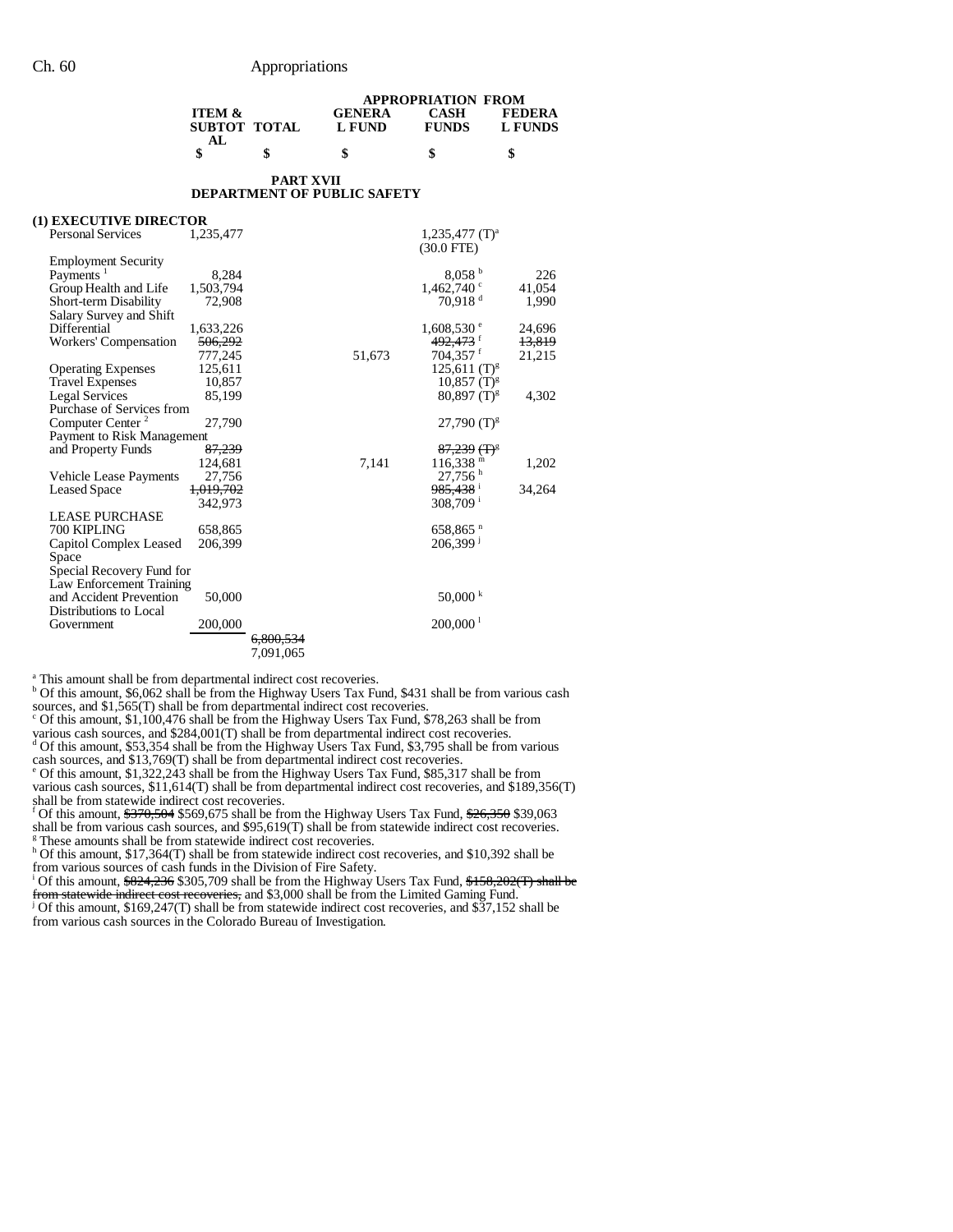|                                   |   | <b>APPROPRIATION FROM</b> |                             |                          |
|-----------------------------------|---|---------------------------|-----------------------------|--------------------------|
| <b>ITEM &amp;</b><br>SUBTOT TOTAL |   | <b>GENERA</b><br>L FUND   | <b>CASH</b><br><b>FUNDS</b> | <b>FEDERA</b><br>L FUNDS |
| AL.                               | S |                           |                             |                          |

 k This amount shall be from funds resulting from the disposition of seized property pursuant to Section 16-13-311, C.R.S.

<sup>1</sup> This amount shall be from the Hazardous Materials Safety Fund.

m OF THIS AMOUNT, \$87,239(T) SHALL BE FROM STATEWIDE INDIRECT COST

RECOVERIES, \$27,353 SHALL BE FROM THE HIGHWAY USERS TAX FUND, AND \$1,746

SHALL BE FROM VARIOUS CASH SOURCES. n OF THIS AMOUNT, \$500,663 SHALL BE FROM THE HIGHWAY USERS TAX FUND, AND \$158,202(T) SHALL BE FROM STATEWIDE INDIRECT COST RECOVERIES.

### **(2) COLORADO STATE PATROL**

Colorado State Patrol Colonel, Majors, Captains, Lieutenants 2,461,425 2,461,425 a (39.0 FTE) Sergeants, Technicians, and Troopers A and B  $20,308,09$ 7  $19,245,390$ <sup>b</sup> 1,062,707 20,431,18 1 19,368,474 b (463.6 FTE) (21.0 FTE) Civilians  $\frac{6,283,110}{6,211,691}$  6,283,110 6,211,691 6 6,211,691 $^{\circ}$ (197.5 FTE) (194.5 FTE) Retirements 400,000 400,000 <sup>a</sup> Operating Expenses  $\frac{1,373,688}{1,370,429}$  $1,370,429$ <br>  $77,532$ <br>  $77,532$ Travel Expenses 77,532<br>Auto Related Expenses  $\frac{77,532}{1,060,649}$  77,532 and 1,060,649 Auto Related Expenses  $\frac{1,060,649}{1,289,830}$  $1,289,830$  a<br> $83,902$  a Utilities  $\begin{array}{r} \text{93,902} \\ \text{83,902} \\ \text{82,211} \\ \text{Dispatch contracts} \\ \text{152,710} \end{array}$  $82,211$  a<br>152,710  $^{\circ}$ Dispatch Contracts  $(5.0$  FTE)<br>500,000  $(T)^f$ Highway Safety Grants 500,000<br>Aircraft Pool 232,648<br>232,648 Aircraft Pool 232,648<br>257,250  $257,250$  g (1.0 FTE) Capitol and Governor's 662,153 305,946 356,207 (T)<sup>h</sup>  $(15.0)$ FTE) Capitol and Governor's Security Travel Expenses 2,899<br>Highway Road Closure 150,000 Highway Road Closure Fund  $150,000$ <sup>e</sup> Nuclear Materials Transportation 12,223 12,223 12,223 13,009 13,33,009 13,33,009 13,423 12,223 12,223 12,223 12,223 12,223 12,223 12,223 12,223 12,223 12,223 12,223 12,223 12,223 12,223 12,223 12,223 12,223 12,223 12,223 12,223 12,223 12,22 Hazardous Materials Routing 383,009 j (7.0 FTE) Hazardous Materials Equipment 180,000 180,000 a Vehicle Identification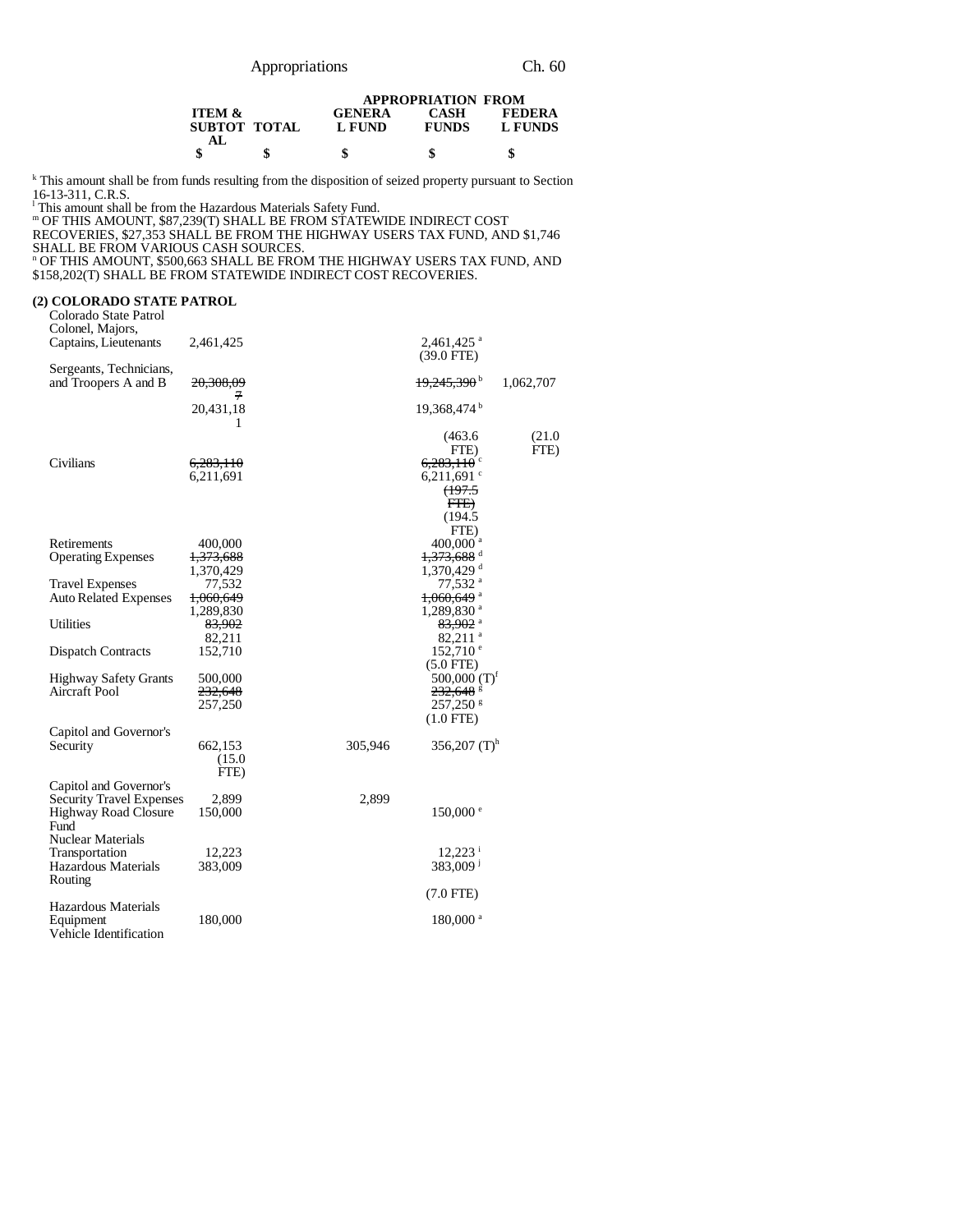|                                                         |                                         |                       | APPROPRIATION FROM             |                                                                |                                 |  |
|---------------------------------------------------------|-----------------------------------------|-----------------------|--------------------------------|----------------------------------------------------------------|---------------------------------|--|
|                                                         | <b>ITEM &amp;</b><br>SUBTOT TOTAL<br>AL |                       | <b>GENERA</b><br><b>L FUND</b> | <b>CASH</b><br><b>FUNDS</b>                                    | <b>FEDERA</b><br><b>L FUNDS</b> |  |
|                                                         | \$                                      | \$                    | \$                             | \$                                                             | \$                              |  |
| Number Inspections<br>State Fair Security <sup>84</sup> | 119,210<br>130,000                      |                       |                                | 119.210 <sup>k</sup><br>130,000 <sup>1</sup><br>$(3.0$ FTE $)$ |                                 |  |
| Inmate Labor                                            | 32,300                                  |                       |                                | $32,300$ <sup>a</sup>                                          |                                 |  |
| <b>Training Center</b><br>Operations                    | 180,534                                 |                       |                                | $180,534$ <sup>m</sup>                                         |                                 |  |
|                                                         |                                         |                       |                                | $(2.0$ FTE $)$                                                 |                                 |  |
| Indirect Cost Assessment                                | 2,573,287<br>2.584.144                  |                       |                                | $2,520,582$ <sup>n</sup>                                       | 63,562                          |  |
| <b>AIRCRAFT ENGINE</b>                                  |                                         |                       |                                |                                                                |                                 |  |
| <b>RESERVE</b>                                          | 180,000                                 |                       |                                | $180,000^{\circ}$                                              |                                 |  |
| <b>GARAGE</b><br><b>OPERATIONS</b>                      | 380,748                                 |                       |                                | 380,748°                                                       |                                 |  |
|                                                         |                                         |                       |                                | $(3.0$ FTE)                                                    |                                 |  |
| <b>VEHICLE PURCHASES/</b>                               |                                         |                       |                                |                                                                |                                 |  |
| <b>NON-FLEET</b>                                        | 260,284                                 | <del>37,359,376</del> |                                | 260.284P                                                       |                                 |  |
|                                                         |                                         | 38,491,763            |                                |                                                                |                                 |  |

a These amounts shall be from the Highway Users Tax Fund. b Of this amount, \$18,605,752 shall be from the Highway Users Tax Fund, \$263,382 shall be from

local sources, and  $\frac{$376,256}{$459,340$$  shall be from the Limited Gaming Fund.

 $\degree$  Of this amount,  $\frac{6,266,501}{6,095,082}$  shall be from the Highway Users Tax Fund, and \$16,609

shall be from local sources.<br><sup>d</sup> Of this amount, <del>\$1,279,175</del> \$1,275,916 shall be from the Highway Users Tax Fund, and \$94,513

shall be from fees and local sources. e These amounts shall be from local sources.

f This amount shall be from the Office of Transportation Safety.

<sup>g</sup> Of this amount, \$14,762 shall be from the Highway Users Tax Fund, and \$217,886(T) shall be from

fees, AND \$24,602 SHALL BE FROM THE OFFICE OF TRANSPORTATION SAFETY.<br><sup>h</sup> Of this amount, \$90,000 shall be from the Legislative Council, and \$266,207 shall be from statewide indirect cost recoveries.

i This amount shall be from the Nuclear Materials Transportation Fund. j Of this amount, \$304,874 shall be from the Highway Users Tax Fund, and \$78,135 shall be from the

Hazardous Materials Safety Fund. k This amount shall be from fees collected pursuant to Section 42-5-204, C.R.S.

<sup>1</sup> This amount shall be from the State Fair Authority.

m This amount shall be from user fees.

<sup>n</sup> Of this amount, \$2,466,200 \$2,469,712 shall be from the Highway Users Tax Fund, and \$43,525

\$50,870 shall be from various cash sources. o THESE AMOUNTS SHALL BE FROM USER

FEES. p OF THIS AMOUNT, \$180,000 SHALL BE FROM THE SALE OF USED VEHICLES, AND \$80,284 SHALL BE FROM THE HIGHWAY USERS TAX FUND.

### **(3) DIVISION OF FIRE SAFETY**

| <b>Personal Services</b>         | 227,764 |         | 53,994      | 173,770 <sup>a</sup>  |
|----------------------------------|---------|---------|-------------|-----------------------|
|                                  |         |         | $(1.0$ FTE) | $(4.0$ FTE)           |
| <b>Operating Expenses</b>        | 69,343  |         | 6,245       | 63,098 <sup>a</sup>   |
| <b>Travel Expenses</b>           | 8.606   |         | 837         | $7.769$ <sup>a</sup>  |
| <b>Firefighter Certification</b> |         |         |             |                       |
| Program                          | 22,000  |         |             | $22,000^{\mathrm{b}}$ |
| Fire Services Training           | 12,822  |         |             | 12,822 h              |
| Hazardous Materials              |         |         |             |                       |
| <b>Responder Certification</b>   | 5.000   |         |             | $5,000^{\circ}$       |
| <b>Indirect Cost Assessment</b>  | 15,228  |         |             | 15.228 <sup>a</sup>   |
|                                  |         | 360,763 |             |                       |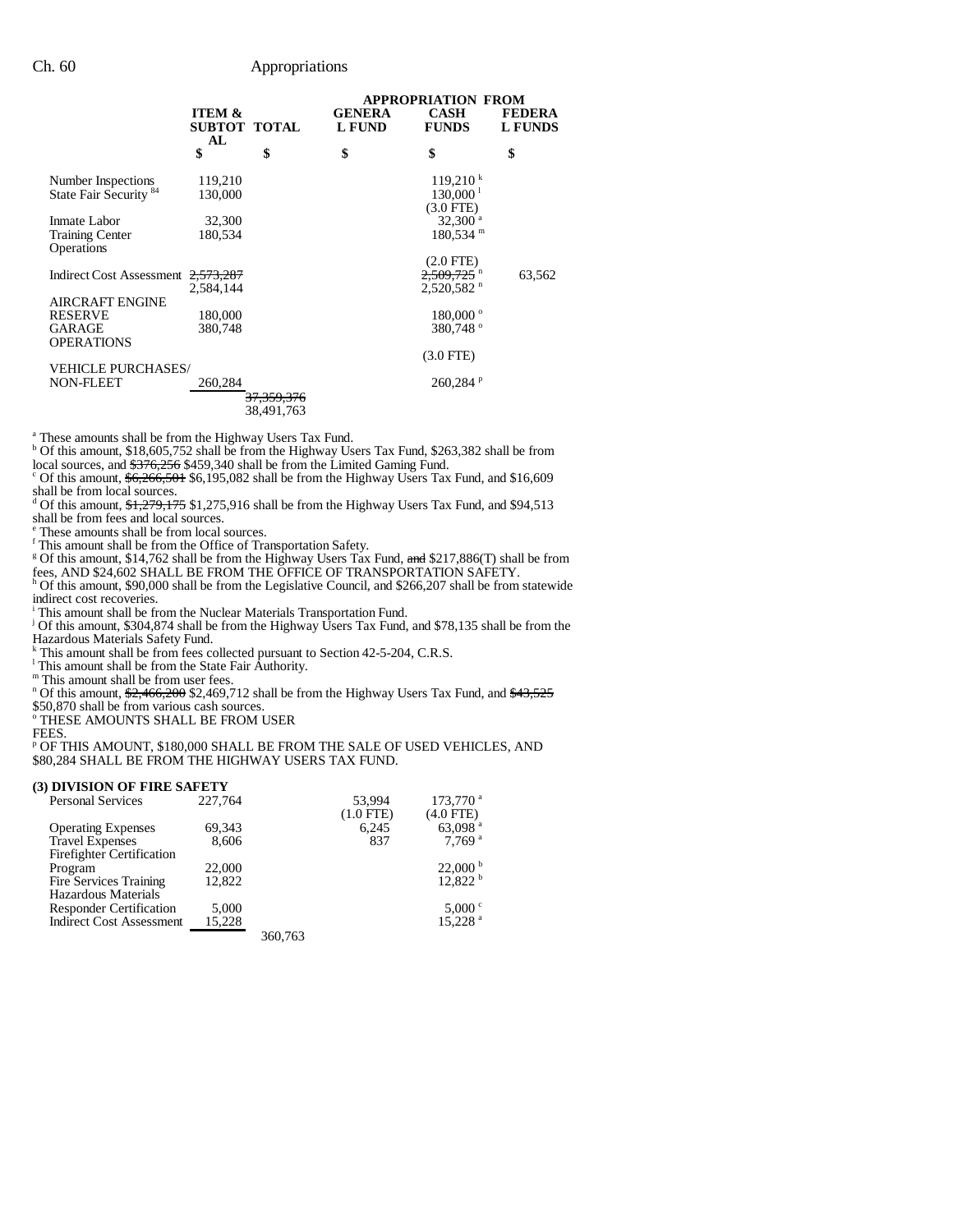| Appropriations |  |
|----------------|--|
|                |  |

|                                   | <b>APPROPRIATION FROM</b> |                      |                          |  |
|-----------------------------------|---------------------------|----------------------|--------------------------|--|
| <b>ITEM &amp;</b><br>SUBTOT TOTAL | <b>GENERA</b><br>L FUND   | CASH<br><b>FUNDS</b> | <b>FEDERA</b><br>L FUNDS |  |
| AL.                               | \$                        |                      |                          |  |
|                                   |                           |                      |                          |  |

<sup>a</sup> These amounts shall be from the Firefighter Certification Fund, the Fire Services Training Fund, the Hazardous Materials Responder Certification Fund, from fees collected from fire suppression contractor inspections, from the Limited Gaming Fund, and from fees collected from fireworks

licensing.<br><sup>b</sup> These amounts shall be from certification and training fees.<br><sup>c</sup> This amount shall be from the Hazardous Materials Responder Certification Fund.

| (4) CRIMINAL JUSTICE                      |           |                |                      |             |
|-------------------------------------------|-----------|----------------|----------------------|-------------|
| <b>Personal Services</b>                  | 160,251   | 160,251        |                      |             |
|                                           |           | $(3.6$ FTE)    |                      |             |
| <b>Operating Expenses</b>                 | 9,407     | 9,407          |                      |             |
| <b>Travel Expenses</b>                    | 397       | 397            |                      |             |
| Juvenile Justice                          |           |                |                      |             |
| Administration                            | 93,917    | 46,958         |                      | 46,959      |
|                                           |           | $(1.5$ FTE $)$ |                      | $(1.0$ FTE) |
| Juvenile Justice Administration           |           |                |                      |             |
| <b>Travel Expenses</b>                    | 3,802     | 1,901          |                      | 1,901       |
| Juvenile Justice                          |           |                |                      |             |
| <b>Disbursements</b>                      | 909,074   |                |                      | 909,074     |
| Youth Diversion                           | 953,669   | 953,669        |                      |             |
| Programs                                  |           |                |                      |             |
|                                           |           | $(1.0$ FTE)    |                      |             |
| <b>Youth Diversion Program</b>            |           |                |                      |             |
| <b>Travel Expenses</b>                    | 1,234     | 1,234          |                      |             |
| Victims and Criminal                      |           |                |                      |             |
| <b>Justice Assistance</b>                 |           |                |                      |             |
| Programs Administration                   | 192,577   |                | 192,577 <sup>a</sup> |             |
|                                           |           |                | $(4.5$ FTE)          |             |
| Victims and Criminal                      |           |                |                      |             |
| Justice Assistance                        |           |                |                      |             |
| Programs Administration                   |           |                |                      |             |
| <b>Travel Expenses</b>                    | 4,808     |                | 4,808 <sup>a</sup>   |             |
| Federal Victims Assistance                |           |                |                      |             |
| and Compensation Grants 1,600,000         |           |                |                      | 1,600,000   |
| <b>State Victims Assistance</b>           |           |                |                      |             |
| and Law Enforcement                       |           |                |                      |             |
| Program <sup>85</sup>                     | 350,000   |                | 350,000 <sup>a</sup> |             |
| Drug Prevention Program                   |           |                |                      |             |
| Administration                            | 138,421   | 34,605         |                      | 103,816     |
|                                           |           |                |                      | $(3.0$ FTE) |
| Drug Prevention Program                   |           |                |                      |             |
| Administration                            |           |                |                      |             |
| <b>Travel Expenses</b>                    | 3,606     | 902            |                      | 2,704       |
| Drug Prevention Program                   |           |                |                      |             |
| <b>Narcotics Grant</b>                    |           |                |                      |             |
| <b>Disbursements</b>                      | 4,600,000 |                |                      | 4,600,000   |
| Drug Offender                             | 25,484    |                | $25,484$ b           |             |
| Assessment                                |           |                |                      |             |
| <b>Community Corrections</b>              |           |                |                      |             |
|                                           |           |                |                      |             |
| Program Contract<br>Administration 86, 87 | 229,429   | 210,090        |                      | 19,339      |
|                                           |           | $(6.0$ FTE)    |                      |             |
| <b>Community Corrections</b>              |           |                |                      |             |
| <b>Travel Expenses</b>                    | 1,170     | 1,170          |                      |             |
| <b>Transition Programs including</b>      |           |                |                      |             |
| standard residential services             |           |                |                      |             |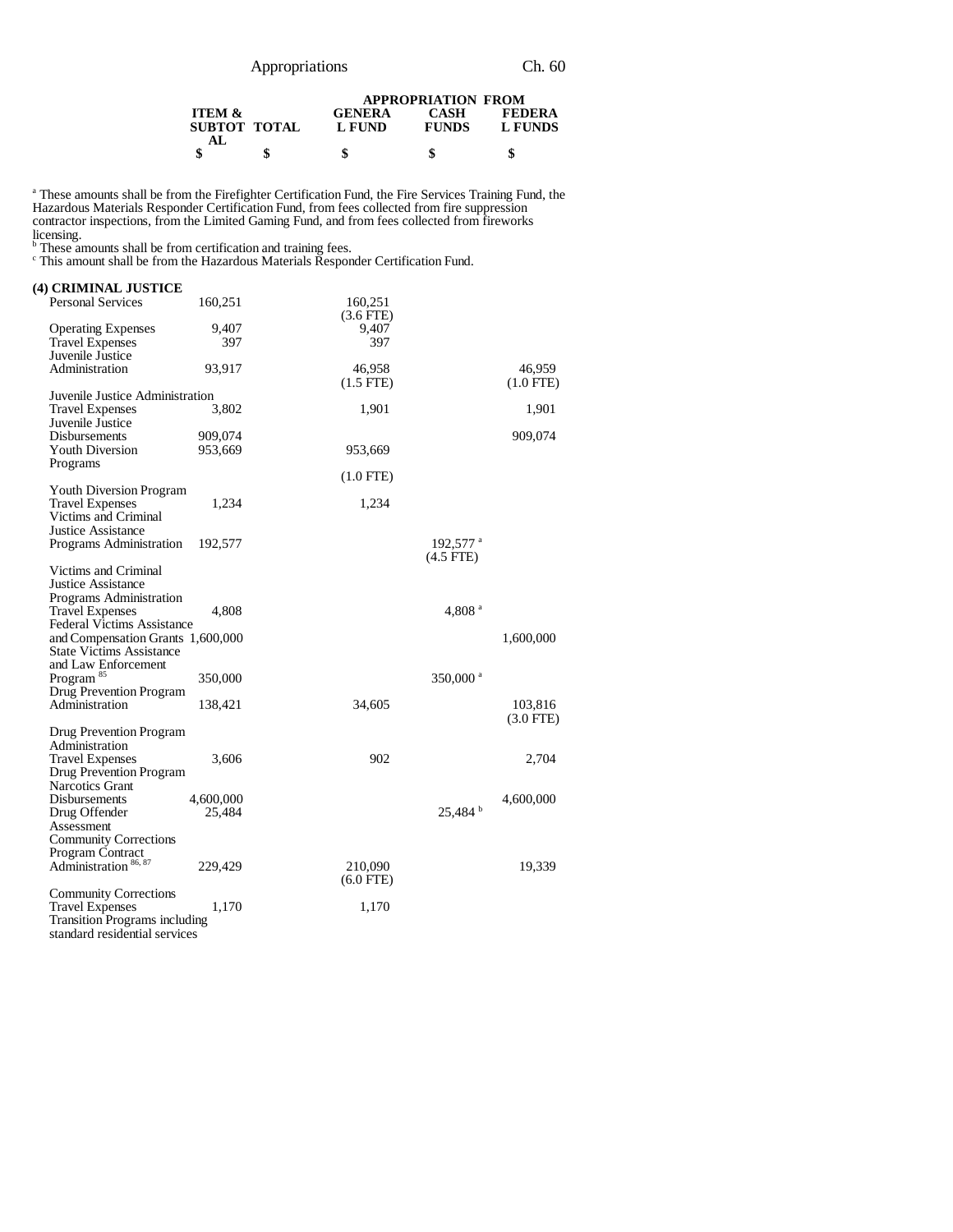# Ch. 60 Appropriations

|                                                        |                     |            | <b>APPROPRIATION FROM</b> |                      |                |
|--------------------------------------------------------|---------------------|------------|---------------------------|----------------------|----------------|
|                                                        | <b>ITEM &amp;</b>   |            | <b>GENERA</b>             | <b>CASH</b>          | <b>FEDERA</b>  |
|                                                        | <b>SUBTOT TOTAL</b> |            | <b>L FUND</b>             | <b>FUNDS</b>         | <b>L FUNDS</b> |
|                                                        | AL<br>\$            | \$         | \$                        | \$                   | \$             |
|                                                        |                     |            |                           |                      |                |
| at an average rate of \$30.84                          |                     |            |                           |                      |                |
| per day per offender, specialized                      |                     |            |                           |                      |                |
| substance abuse treatment at an                        |                     |            |                           |                      |                |
| average rate of \$45.21 per day                        |                     |            |                           |                      |                |
| per offender, and other special                        |                     |            |                           |                      |                |
| services at an average rate of                         |                     |            |                           |                      |                |
| \$8.60 per day per                                     | 10,624,80           |            | 10,624,806                |                      |                |
| offender                                               | 6                   |            |                           |                      |                |
| Diversion Programs including                           |                     |            |                           |                      |                |
| standard residential services at                       |                     |            |                           |                      |                |
| an average rate of \$30.84 per day                     |                     |            |                           |                      |                |
| per offender, and standard<br>non-residential services |                     |            |                           |                      |                |
| at an average rate of \$5.39 per                       |                     |            |                           |                      |                |
| day per offender                                       | 8,972,772           |            | 8,972,772                 |                      |                |
| Loans - New Community                                  |                     |            |                           |                      |                |
| <b>Corrections Facilities</b>                          | 120,000             |            | 120,000                   |                      |                |
| <b>Specialized Services</b>                            | 136,075             |            | 136,075                   |                      |                |
| Day Reporting Center                                   |                     |            |                           |                      |                |
| services at an average rate                            |                     |            |                           |                      |                |
| of $$227.00$ per month                                 |                     |            |                           |                      |                |
| per offender <sup>88</sup>                             | 272,400             |            | 272,400                   |                      |                |
| Criminal Justice                                       | 155,464             |            | 38,866 (M)                |                      | 116,598        |
| Commission                                             |                     |            |                           |                      |                |
|                                                        |                     |            | $(1.0$ FTE)               |                      | $(1.0$ FTE)    |
| Criminal Justice Commission                            |                     |            |                           |                      |                |
| <b>Travel Expenses</b>                                 | 745                 |            | 186(M)                    |                      | 559            |
| <b>Indirect Cost Assessment</b>                        | 61,040              |            |                           | $2.070$ <sup>a</sup> | 58,970         |
|                                                        |                     | 29,620,548 |                           |                      |                |

<sup>a</sup> These amounts shall be from the Victims Assistance and Law Enforcement Fund pursuant to Section

24-33.5-506, C.R.S. b This amount shall be available pursuant to Section 18-19-103, C.R.S.

### **(5) COLORADO BUREAU OF**

| <b>INVESTIGATION</b><br>(A) Administration |         |                |                       |
|--------------------------------------------|---------|----------------|-----------------------|
| <b>Personal Services</b>                   | 166.341 | 143,727        | $22.614$ <sup>a</sup> |
|                                            |         | $(3.0$ FTE $)$ | $(1.0$ FTE)           |
| <b>Operating Expenses</b>                  | 20.398  | 14.257         | $6.141$ <sup>a</sup>  |
| <b>Travel Expenses</b>                     | 1.139   | 1.139          |                       |
| <b>Vehicle Lease Payments</b>              | 178,979 | 148,355        | $30,624^{\mathrm{b}}$ |
| Leased Space in                            | 60,000  | 60,000         |                       |
| Montrose                                   |         |                |                       |
|                                            |         |                |                       |

<sup>a</sup> These amounts shall be from applicant print processing fees.<br><sup>b</sup> This amount shall be from the Limited Gaming Fund.

### **(B) Investigative Support Services**

| (1) Laboratory            |           |              |                       |
|---------------------------|-----------|--------------|-----------------------|
| <b>Personal Services</b>  | 1,807,410 | 1.807.410    |                       |
|                           |           | $(35.0$ FTE) |                       |
| <b>Operating Expenses</b> | 245,097   | 245,097      |                       |
| <b>Travel Expenses</b>    | 6.377     | 6.377        |                       |
| <b>Genetic Markers</b>    | 18.000    |              | $18,000$ <sup>a</sup> |
|                           | 2,076,884 |              |                       |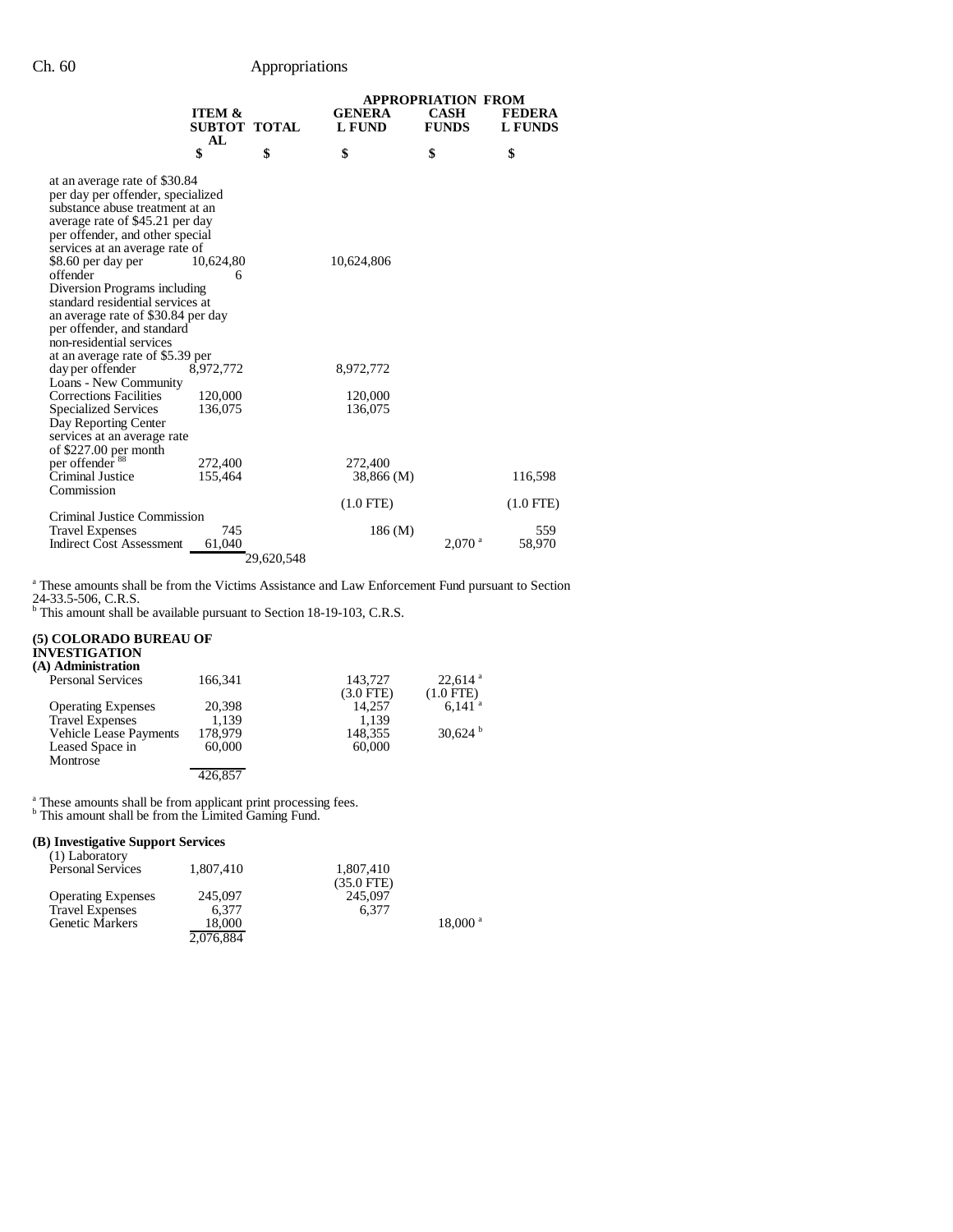Appropriations Ch. 60

|                   |              | <b>APPROPRIATION FROM</b> |              |               |  |
|-------------------|--------------|---------------------------|--------------|---------------|--|
| <b>ITEM &amp;</b> |              | <b>GENERA</b>             | CASH         | <b>FEDERA</b> |  |
|                   | SUBTOT TOTAL | L FUND                    | <b>FUNDS</b> | L FUNDS       |  |
| AL.               |              |                           |              |               |  |
|                   | \$           |                           |              | S             |  |

<sup>a</sup> This amount shall be from the Victims Assistance and Law Enforcement Fund pursuant to Section 24-33.5-506, C.R.S.

| (2) Assistance to Local<br>Governments/Drug<br>Enforcement<br><b>Personal Services</b> | 1,308,105<br>(27.0                        |                       |                                                       |
|----------------------------------------------------------------------------------------|-------------------------------------------|-----------------------|-------------------------------------------------------|
| <b>Operating Expenses</b><br><b>Travel Expenses</b>                                    | FTE)<br>136,954<br>6.981<br>1,452,040     | 1,452,040             |                                                       |
| (C) Crime Information Center                                                           |                                           |                       |                                                       |
| <b>Personal Services</b>                                                               | 1,665,296<br>(45.1)                       | 1,473,520             | 191,776 <sup>a</sup>                                  |
| <b>Operating Expenses</b><br><b>Travel Expenses</b><br>Criminal Justice                | FTE)<br>1,056,229<br>3.146                | 821,117<br>3,146      | $235,112^{\mathrm{b}}$                                |
| Records Act                                                                            | 833,173<br>1,066,103                      |                       | 833,173 <sup>c</sup><br>$1,066,103$ c<br>$(13.6 FTE)$ |
| Missing Children Program                                                               | 36,520                                    | 36,520<br>$(1.0$ FTE) | $(16.6$ FTE)                                          |
| Limited Gaming Support                                                                 | 624.131                                   |                       | $624,131$ <sup>d</sup><br>$(10.0$ FTE)                |
| <b>Limited Gaming Support</b>                                                          |                                           |                       |                                                       |
| <b>Travel Expenses</b><br><b>Indirect Cost Assessment</b>                              | 60,000<br>114,403<br><del>4,392,898</del> |                       | $60,000$ <sup>d</sup><br>$114,403$ <sup>e</sup>       |
|                                                                                        | 4,625,828                                 |                       |                                                       |

a This amount shall be from the Highway Users Tax Fund. b Of this amount, \$170,205 shall be from the Highway Users Tax Fund, and \$64,907 shall be from fees

for services provided to local government.<br>
Finis amount shall be from applicant print processing fees.<br>
Interval These amounts shall be from the Limited Gaming Fund.<br>
For this amount, \$16,131 shall be from the Highway Use various cash sources.

#### 8,348,679 8,581,609

| <b>TOTALS PART XVII</b><br>(PUBLIC SAFETY) | \$82,489,90 | 0.0016021<br>520,100,31 | \$45,615,04 <sup>a</sup> | \$8,706,54 |
|--------------------------------------------|-------------|-------------------------|--------------------------|------------|
|                                            | \$84,145,74 | \$28,227,12             | $$47,203,48^a$           | \$8,715,13 |
|                                            |             |                         |                          |            |

<sup>a</sup> Of this amount, \$3,582,701 contains a (T) notation, and  $\frac{27}{37,288,059}$  \$37,733,327 is from the Highway Users Tax Fund pursuant to Section 43-4-201(3)(a), C.R.S.